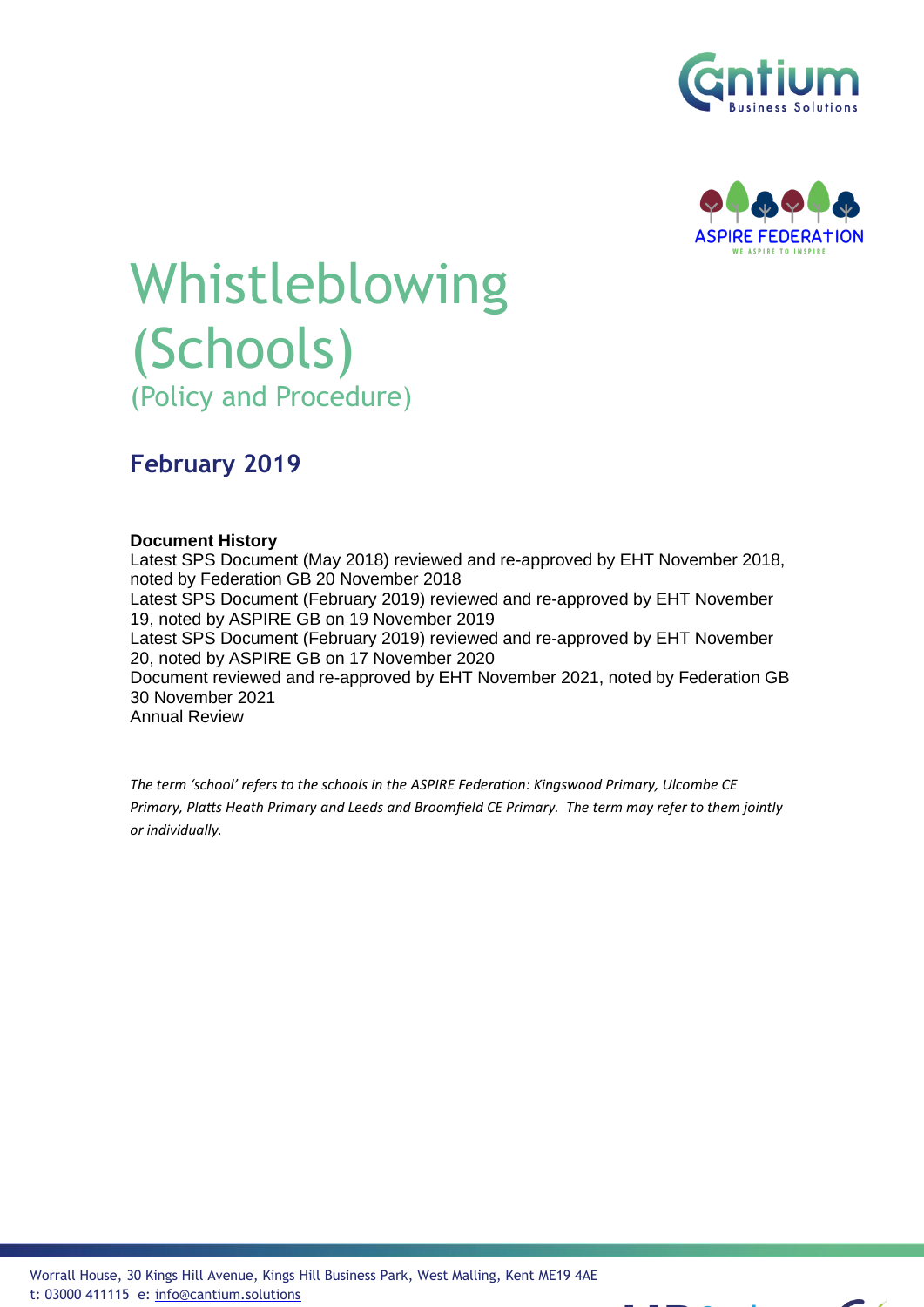

### **Contents**

#### **Guidance Note:**

This model policy and procedure has been developed by Cantium Consultancy for use in Kent Schools.

This document has been developed to comply with legal requirements and in accordance with Department for Business, Innovation and Skills Whistleblowing Code of Practice.

The Local Authority expects that all KCC Community and Voluntary Controlled Schools will use this document as the basis for their Whistleblowing Policy and Procedure. This document is also strongly recommended for consideration for adoption by Foundation and Aided Schools.

<span id="page-1-0"></span>Consultation on this policy has taken place with KCC's recognised professional associations. However Schools are strongly advised to ensure that there is meaningful consultation with all staff and their trade union / professional association representatives at School level.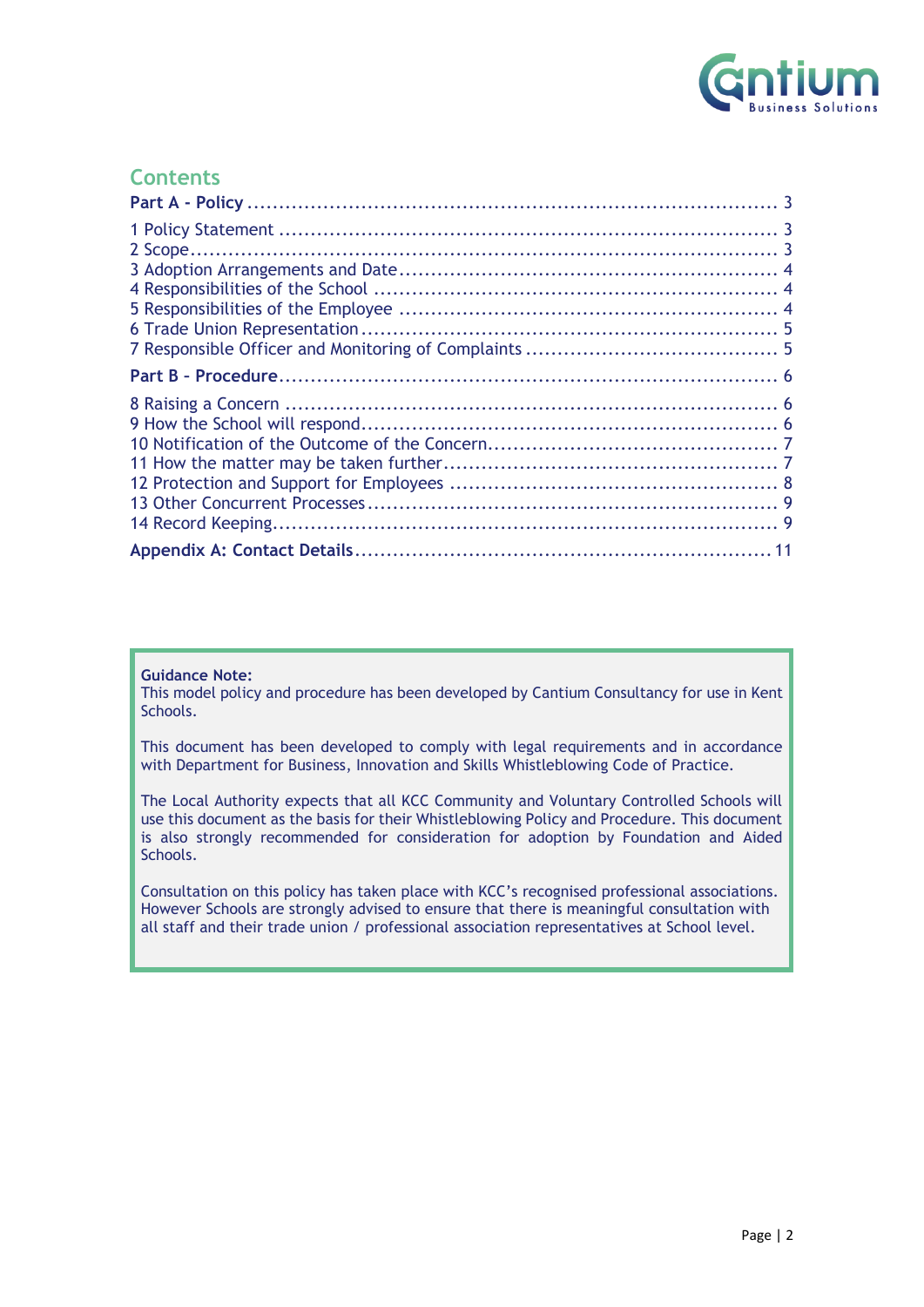

## **Part A - Policy**

#### <span id="page-2-0"></span>**1 Policy Statement**

The School is committed to achieving the highest possible standards of probity and integrity regarding its practices.

The School recognises that it is important for all Employees to have a means by which they can raise serious concerns about any aspect of the operation of the School. The School further acknowledges its obligations under the Public Disclosure Act (1998) to ensure mechanisms are in place through which concerns relating to matters of public interest can be raised.

The School encourages Employees to raise any concerns internally at the earliest opportunity rather than disregarding issues or raising the matter externally.

The School will address concerns seriously and undertake as much investigation as is necessary given the circumstances – this may include referral to external agencies.

The School will endeavour to advise an Employee of any actions / outcome arising from a complaint where appropriate.

The School will provide reasonable support to an Employee who raises a concern.

The School will ensure that where a concern is raised, an Employee will be protected from detriment, harassment and victimisation. It is recognised that in certain cases it may be appropriate to consider concerns raised on a confidential or anonymous basis. This policy and procedure explains:

- The mechanism for raising concerns
- The range of responses the School may take upon receipt of concerns
- The support and protection available to Employees

#### <span id="page-2-1"></span>**2 Scope**

This Policy and Procedure applies to all Employees of The ASPIRE Federation. (This policy also applies to agency workers, volunteers, contractors and others working on School premises).

Protect defines whistleblowing as:

*'The raising of a concern either within the work place or externally, about a danger, risk, malpractice or wrong doing which affects others.'*

The Whistleblowing Procedure provides a means for Employees to raise concerns about conduct or situations which they believe are inappropriate. Concerns may include, but are not limited to:

- Conduct which is, has been or is likely to be an offence or breach of law
- Conduct that has occurred, is occurring or is likely to occur as a result of which the School fails to comply with a legal obligation
- Acts or potential acts of fraud / corruption / bribery or the misuse of public funds / resources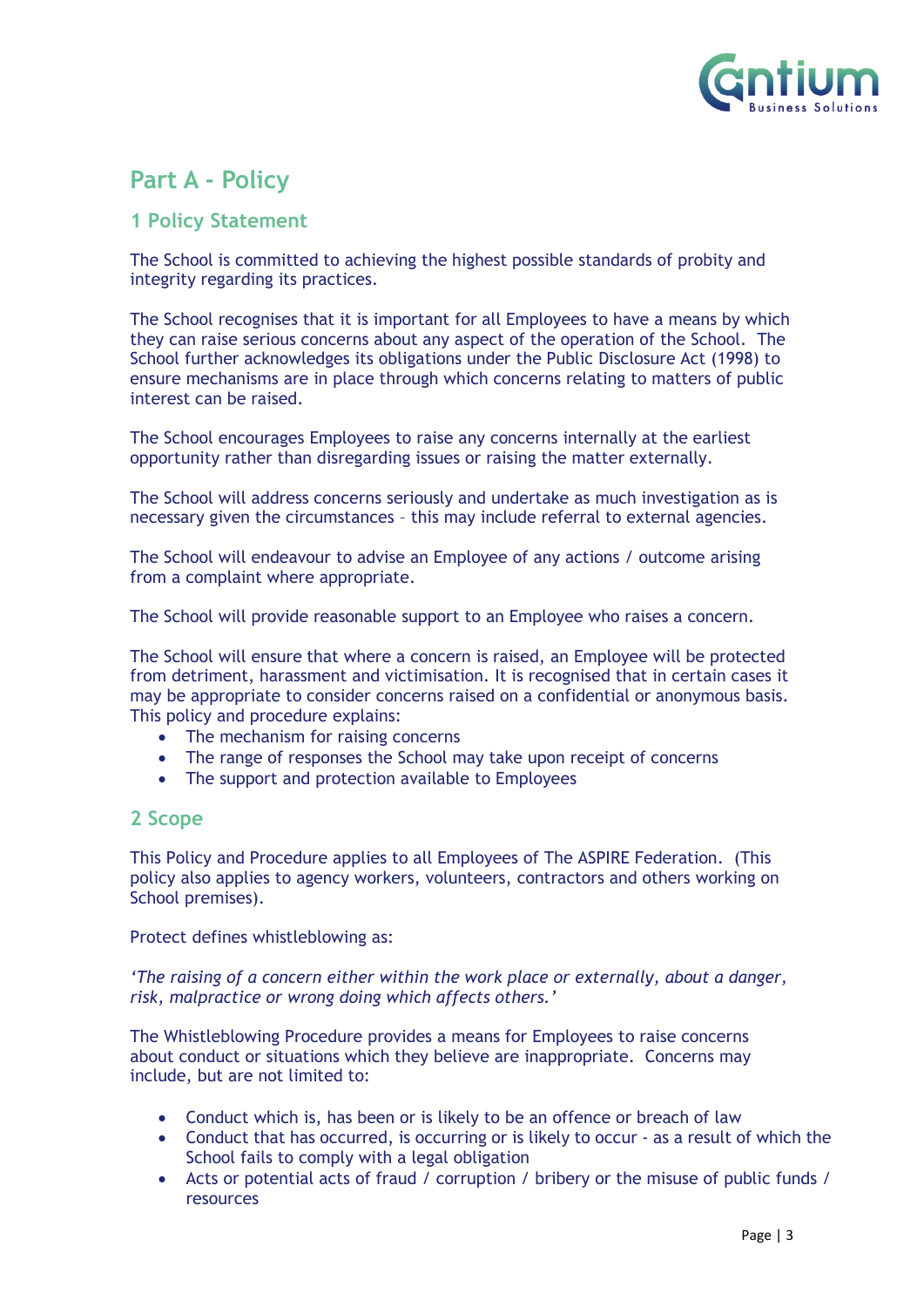

- Miscarriages of justice
- Past, current or likely health and safety risks
- Concerns about any aspect of service provision
- Concerns of a safeguarding / child protection nature
- Failure to have due regard to the need to prevent people from being drawn into terrorism (the 'Prevent Duty')
- Unethical or unprofessional conduct that causes concern
- The deliberate concealment of information relating to concerns listed above

Concerns relating to an individual's own employment should be raised through the School's grievance and harassment procedures.

Employees may raise concerns about the practice of anyone who works for or on behalf the School including:

- All Employees
- Governors
- Volunteers
- Contractors

Concerns that Employees have may be raised individually or collectively. If collective concerns are raised staff should be prepared to give their own account during any investigation, should this be required.

There is no time limit for raising a concern – however Employees are encouraged to do so at the earliest opportunity since it may be difficult to address a matter if a significant time has elapsed.

#### <span id="page-3-0"></span>**3 Adoption Arrangements and Date**

This procedure was adopted by the ASPIRE Federation Governing Body 17 November 2020 and supersedes any previous Whistleblowing Policy and Procedure.

This policy will be reviewed by the Executive Headteacher every year or earlier if there is a need. This will involve consultation with the recognised unions.

#### <span id="page-3-1"></span>**4 Responsibilities of the School**

- To foster a culture where Employees can feel confident in raising concerns
- To ensure concerns are fully considered, investigated as necessary and action taken as appropriate
- To ensure that Employees raising concerns receive feedback on any action taken where appropriate
- To make Employees aware how they can take matters further if they are not satisfied
- To reassure Employees that they will be protected against detriment and reprisal should they raise a concern

#### <span id="page-3-2"></span>**5 Responsibilities of the Employee**

- To raise concerns only where there is a reasonable suspicion for doing so
- Not to knowingly raise a false allegation with malicious or vexatious intent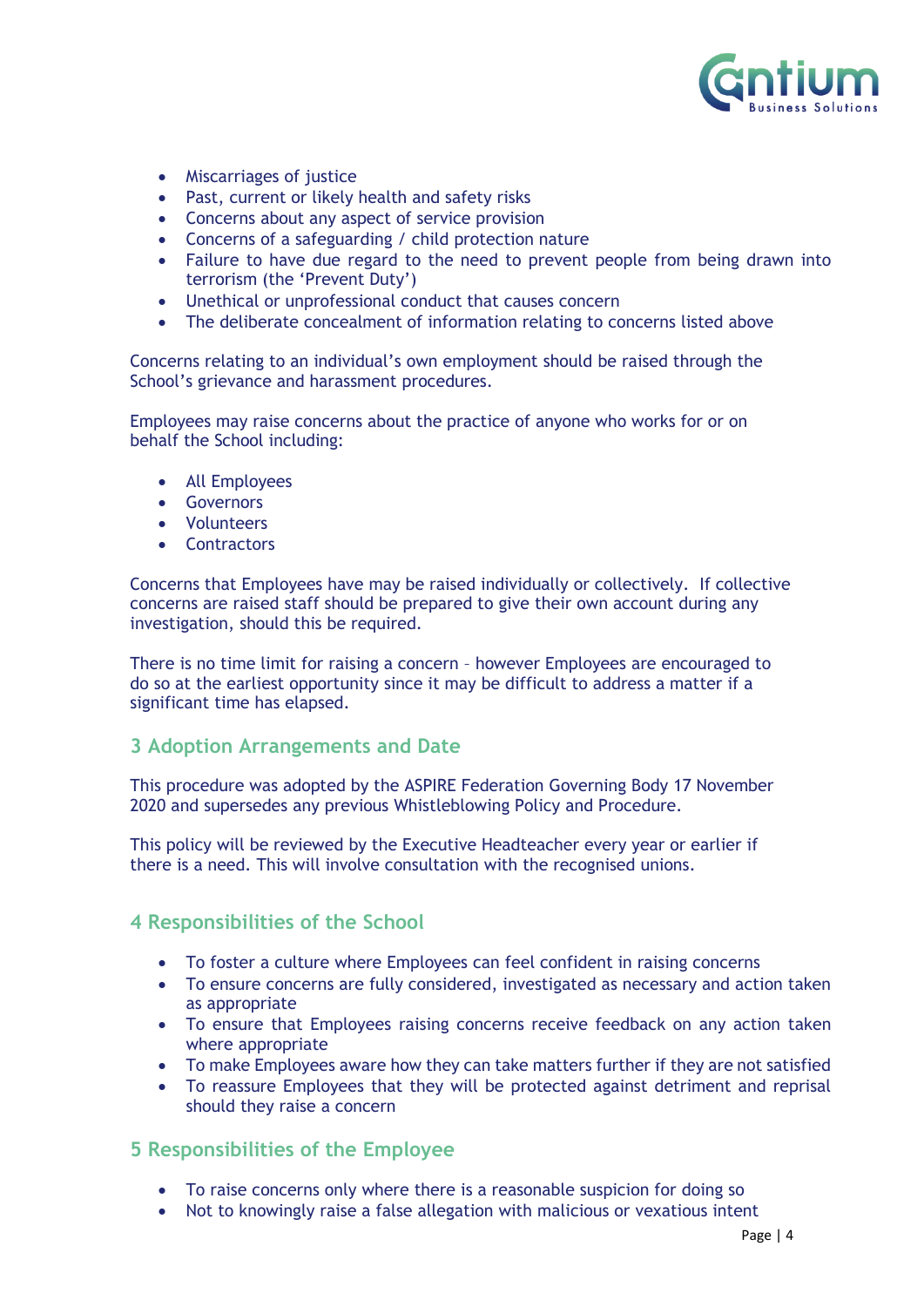

• To engage with internal / external actions to address any concerns – by attending meetings and / or participating in any investigation

#### <span id="page-4-0"></span>**6 Trade Union Representation**

Employees may wish to consult and seek guidance from their Trade Union representative before making a disclosure under this procedure.

Employees may be accompanied to any meeting by a trade union representative or workplace colleague who is not involved in the area of work to which the concern relates.

#### <span id="page-4-1"></span>**7 Responsible Officer and Monitoring of Complaints**

The Governing Body has overall responsibility for the maintenance and operation of this policy and procedure.

The Headteacher will ensure the effective implementation of the whistleblowing arrangements, providing training as appropriate, and undertake an annual audit of the whistleblowing arrangements, reporting the outcome to the Full Governing Body.

The Headteacher will consider:

- The number and types of concerns raised and the outcomes of the investigations.
- Feedback from individuals who have used the arrangements
- Any complaints of victimisation
- Any complaints of failures to maintain confidentiality
- Any relevant litigation
- The level of staff awareness, trust and confidence in the arrangements

Any reporting will not identify the parties to the complaint.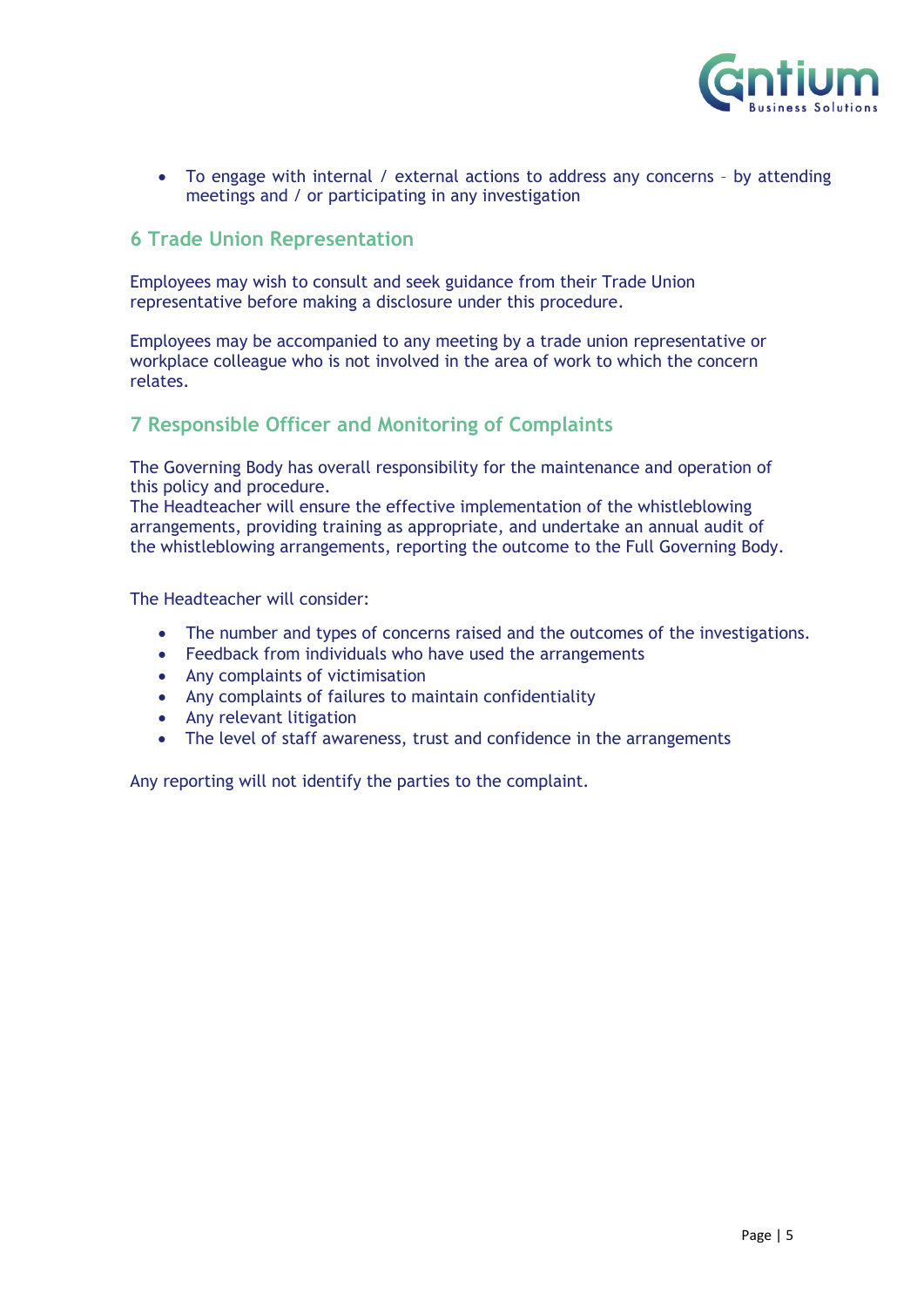

## <span id="page-5-0"></span>**Part B – Procedure**

#### <span id="page-5-1"></span>**8 Raising a Concern**

Wherever possible Employees should initially raise concerns openly with their line manager or the Headteacher / Principal.

In instances of serious concern or where the complaint involves the line manager or Headteacher / Principal complaints may be raised with the Chair of Governors.

Should the Headteacher / Principal have concerns – these should be raised with the Chair of Governors in the first instance.

Please refer to Appendix 1 for the appropriate internal contacts

Concerns may be raised verbally or in writing.

A concern raised in writing should:

- Set out the background and history of the concern giving names, dates and places where possible
- Give the reason why the Employee is particularly concerned about the situation
- For clarity it would be helpful for the Employee to state that they wish their concerns to be addressed under the whistleblowing procedure

An Employee is not expected to prove the validity of their concern, however they will need to demonstrate that there are sufficient and reasonable grounds for their complaint. Further investigation may be hampered if there is only limited evidence to support the concern raised.

An Employee may invite a Trade Union representative to support them in raising a concern or raise the matter on their behalf or at a subsequent meeting to explore the complaint.

#### <span id="page-5-2"></span>**9 How the School will respond**

Preliminary enquiries may be made to decide on the appropriate course of action. This may necessitate further discussion with the Employee who has raised the concern.

On occasion it may not be appropriate for the person who receives the complaint to progress the concern and the matter may be referred to another individual within the School or an external organisation.

It may be possible to resolve some concerns informally by agreed action without the need for further formal investigation.

Where it is not possible to resolve the matter informally, the action taken by the School will depend on the nature of the concern and may include:

- Undertaking an internal management or disciplinary investigation
- Referral to KCC's Head of Internal Audit (please note this is a requirement in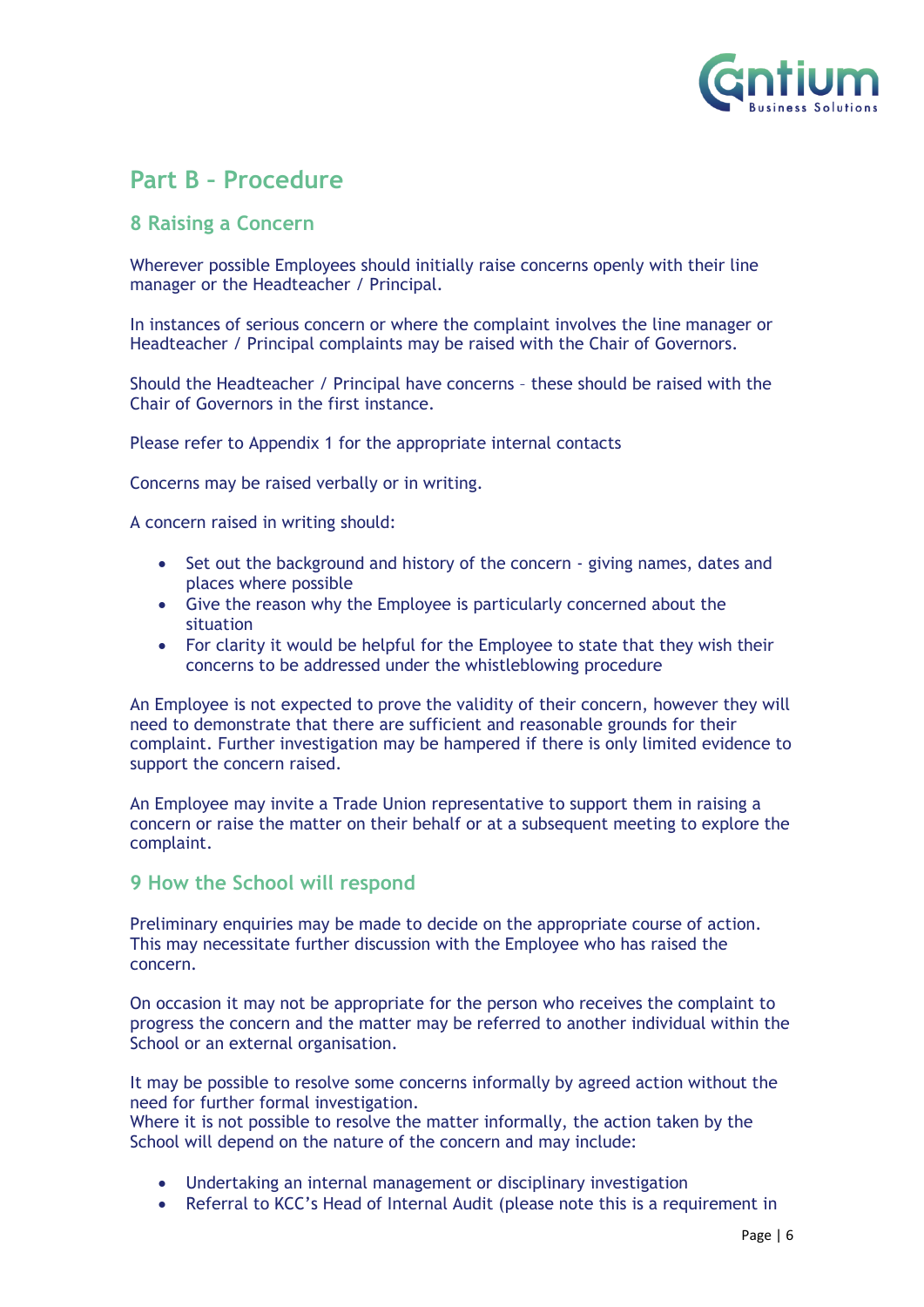

all cases of suspected financial irregularity in maintained schools)

- Referral to an external auditor
- Referral to another regulatory authority
- Referral to the Police
- Referral to the Local Authority

Within 10 working days of receipt of any concern, the person progressing the matter will write to the Employee to:

- Acknowledge that the concern has been received
- Indicate how and through whom the School proposes to address the matter including whether further investigation or referral to another organisation will be made
- Give an estimate of how long the investigation will take
- Indicate whether further information will be sought from the Employee and the arrangements for obtaining this where known

The form of further contact between the Employee and the person progressing the complaint will depend on the nature of the matter raised and the follow up action required.

In instances where an investigation is prolonged or referral to an external agency takes place – arrangements will be made to provide the Employee with situational updates as far as is practicable.

On occasion the person considering the complaint may determine that it is not appropriate for further action to be taken. This may include where:

- There is no evidence that malpractice has occurred
- The matter is / has been the subject of internal proceedings under another school policy
- The matter is / has been the subject of external legal proceedings / been referred to another external agency
- A false and malicious or vexatious complaint has been made

#### <span id="page-6-0"></span>**10 Notification of the Outcome of the Concern**

The School recognises that an Employee raising a concern would wish to be assured that the matter has been fully addressed. Feedback will be provided on the outcome of the complaint, wherever possible.

In some circumstances however it may not be appropriate or permissible to share this information (for example where legal / disciplinary or regulatory authority action is pending or if sharing information may infringe the duty of confidence owed to a third party). Where it is not appropriate to provide detailed feedback the Employee will be advised that the matter has been addressed or concluded as far as is practicable.

Where a matter is not to be considered further the Employee who raised the complaint will be advised of this in writing.

#### <span id="page-6-1"></span>**11 How the matter may be taken further**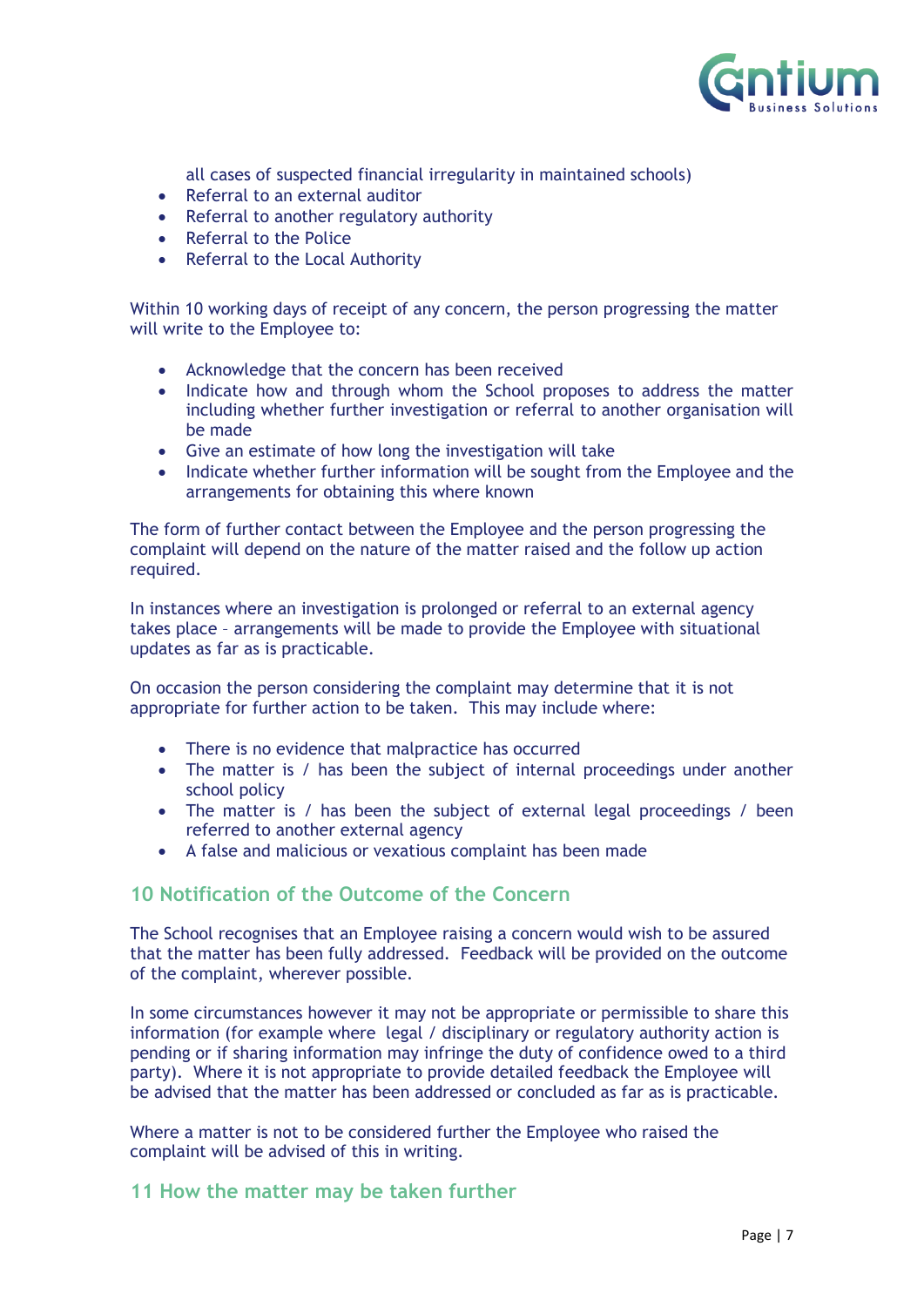

This procedure is intended to provide Employees with a mechanism to raise concerns internally within the School.

Should this process be exhausted and the Employee feels that matters have not been fully / appropriately addressed or that concerns are ongoing they may wish to raise the matter outside of the School.

Appropriate contacts are listed at Appendix 1.

An Employee who intends to raise a concern externally is encouraged to consider carefully whether this is the most appropriate form of action to resolve the issue and whether all reasonable internal steps have been taken.

If a matter is raised outside of the School, an Employee should take all reasonable steps to ensure that confidential or privileged information is not disclosed.

#### <span id="page-7-0"></span>**12 Protection and Support for Employees**

The School will take reasonable measures to support and protect Employees who raise concerns.

#### **Protection from Detriment**

Employees raising a concern with reasonable suspicion for doing so will not be subject to discrimination, harassment or victimisation. Should an Employee believe they have been subject to detriment or retribution they should report this to the Chair of Governors who may address the matter in accordance with the School's disciplinary procedure.

No action will be taken against an Employee where concerns raised are subsequently unproven.

However disciplinary action may be taken against individuals who knowingly make 'false, malicious and / or vexatious allegations.

Should an employee commit a criminal offence in raising a concern (e.g. accepting a bribe or an act of corruption) – protection from detriment may be lost and the Employee may be subject to the School's disciplinary procedures.

#### **Confidentiality**

The best way to raise a concern is to do so openly. Openness makes it easier for the School to assess and investigate the issue. However, it is recognised that there may be some circumstances where an Employee would prefer to raise a concern in confidence. Employees should make the School aware of this when raising their concern.

Where appropriate every effort and consideration will be given to arrangements to maintain the Employee's confidentiality – including off site meetings where appropriate.

Every effort will be made not to reveal the Employee's identity, without their prior consent, if this is their wish.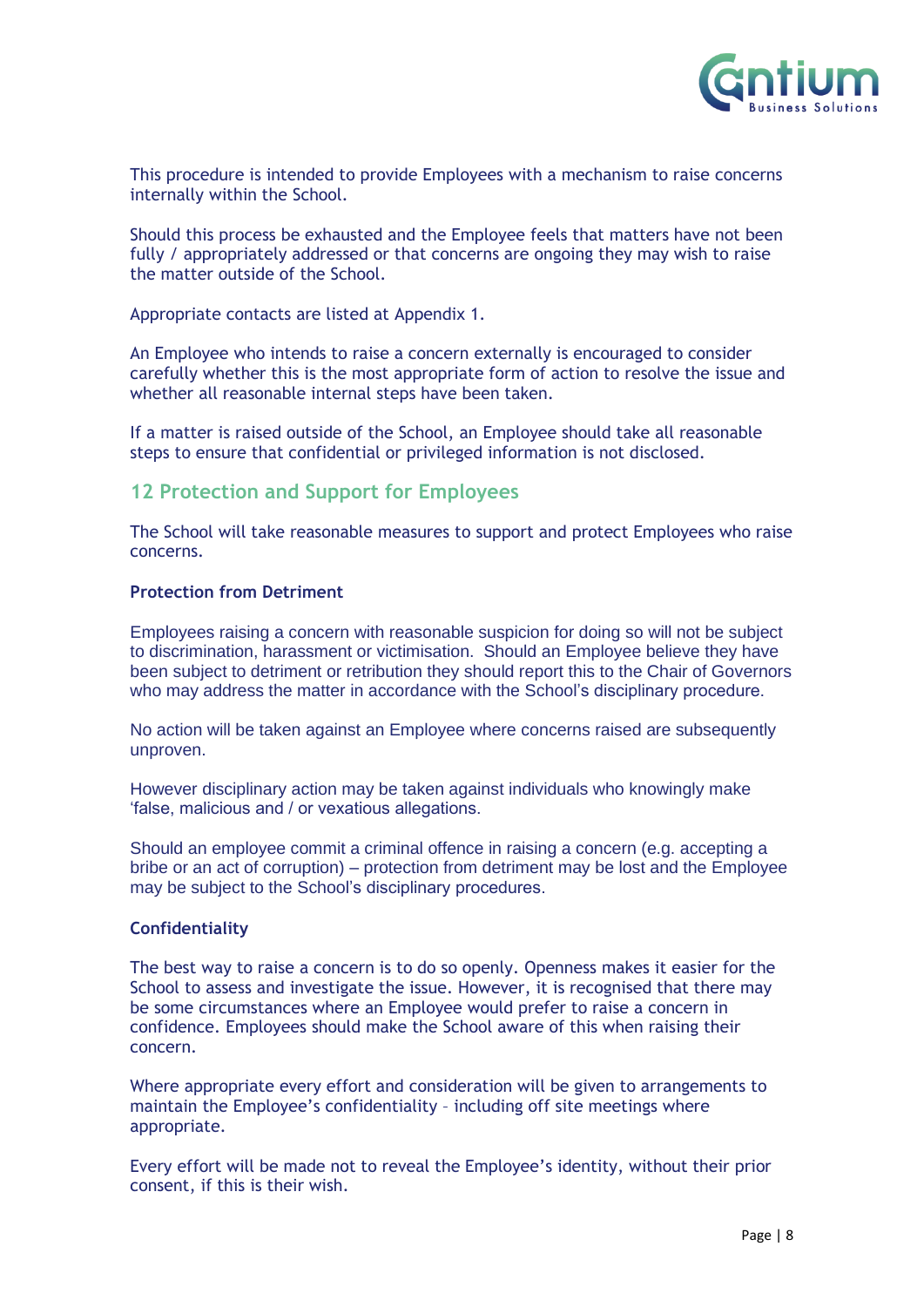

However, in certain cases, it may not be possible to maintain confidentiality if the concern is subject to an external / police investigation where disclosure is required. An Employee will be advised should there be a possibility that their confidentiality cannot be maintained.

#### **Anonymous Concerns**

Employees are encouraged to put their name to any allegation where possible.

Anonymous allegations will be considered and investigated at the School's discretion.

In exercising the discretion, the following factors may be considered:

- The seriousness of the issues raised
- The credibility of the concern; and
- The likelihood of confirming the allegation from attributable sources

It should be noted that it may be more difficult to address the concern, support an Employee or advise them of the outcome where a concern is reported anonymously.

#### **Support**

Employees who raise a concern may wish to make use of the confidential counselling service provided by the School, if appropriate.

Employees may also wish to consult their professional association or Trade Union if they are a member.

Other sources of support are provided in Appendix A.

Should an employee be required to give evidence in criminal or disciplinary proceedings – consideration will be given to appropriate support.

#### <span id="page-8-0"></span>**13 Other Concurrent Processes**

Where a complaint is raised under the whistleblowing procedure this will not in itself be sufficient to halt any other ongoing processes relating to absence, conduct, performance or redundancy.

However, each case will be considered on its merits to ensure that the School is acting reasonably.

#### <span id="page-8-1"></span>**14 Record Keeping**

Notes may be taken of all meetings with the Employee held under this procedure. Where notes are taken a copy will be made available to the Employee.

All records relating to the management of whistleblowing disclosures will be gathered, processed, held and shared in accordance with the requirements of the General Data Protection Regulations and Data Protection Act (2018). In certain limited circumstances information may be shared by the school for the purpose of managing the disclosure.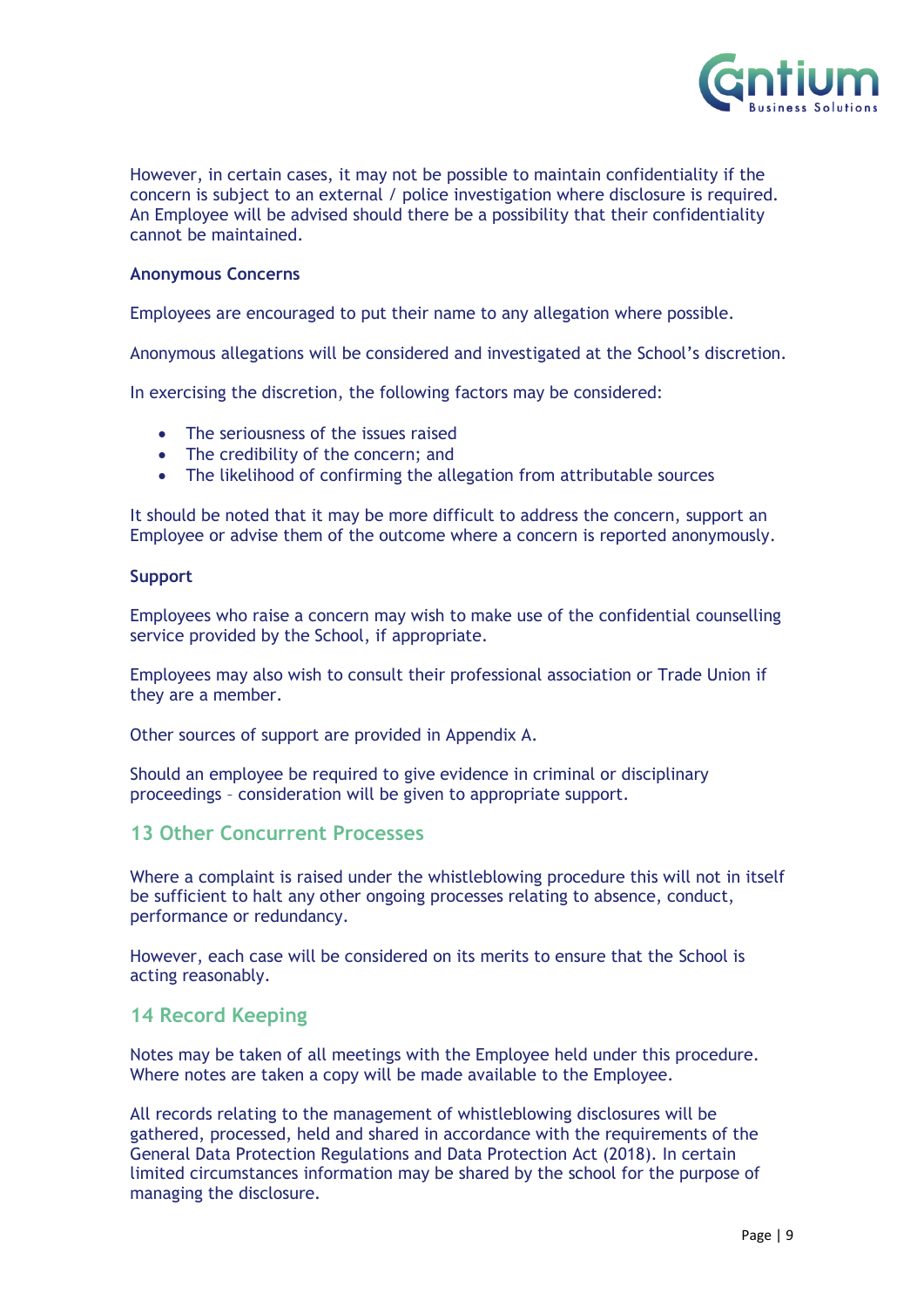

Please refer to the School's Data Protection Policy and Privacy Notice for further details.

A central record of whistleblowing will be maintained by the Governing Body. This record will include, a summary of the concern raised, action taken and the resulting outcome. Senior staff or Governors who receive whistleblowing concerns must ensure the concern is recorded.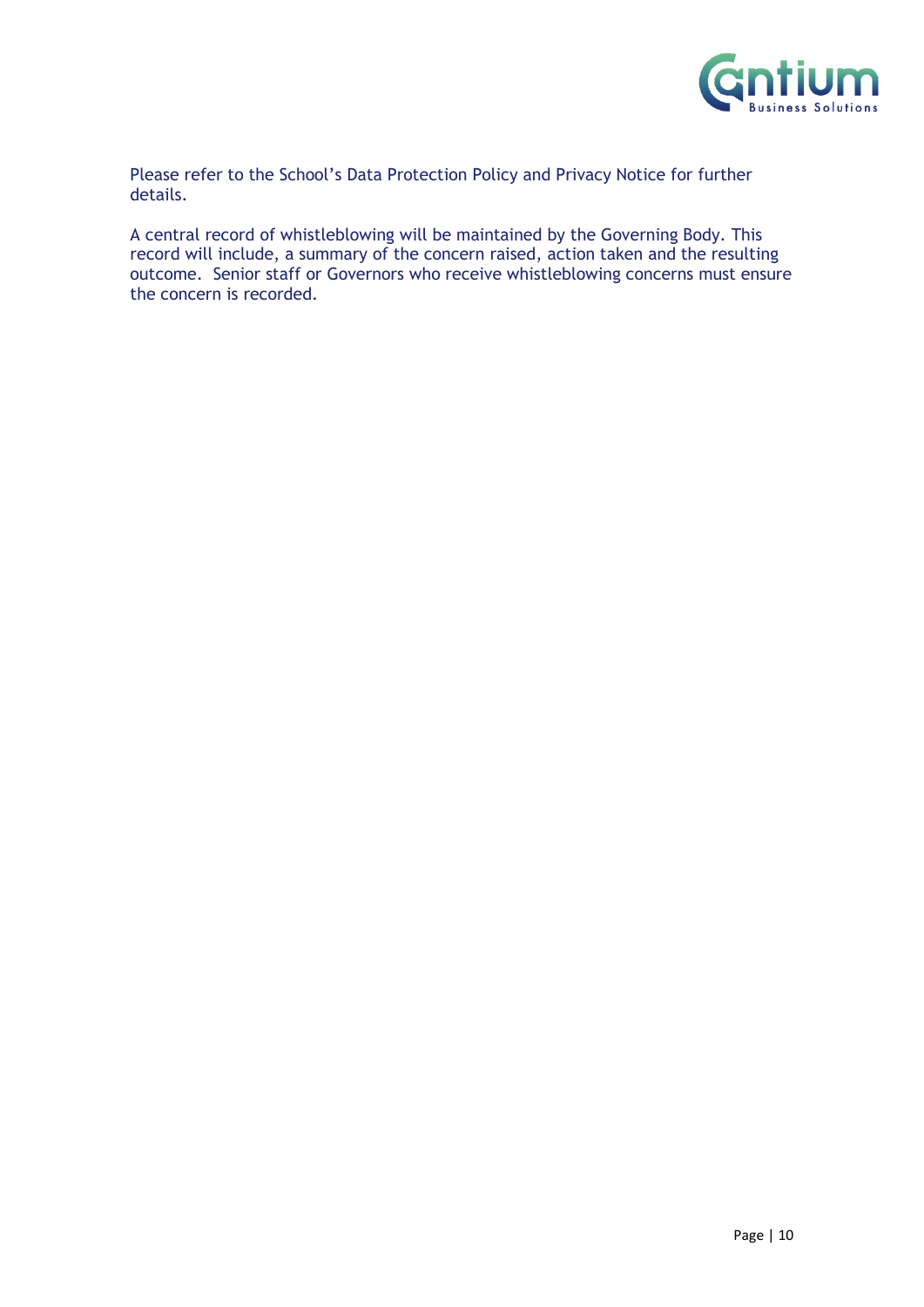

## <span id="page-10-0"></span>**Appendix A: Contact Details**

It is the usual expectation that an Employee will have endeavoured to raise the concern internally within the school before referring the matter to an external organisation.

#### **Internal**

| Contact                            | <b>Telephone Number</b> | Email                       |
|------------------------------------|-------------------------|-----------------------------|
| Emma Hickling, EHT                 |                         | ehickling@aspirekent.org.uk |
| Annie Allum, Chair of<br>Governors |                         | aallum@aspirekent.org.uk    |

Or in writing to the above named at the following address:

ASPIRE Federation, c/o Kingswood Primary School, Cayser Drive, Kingswood, Maidstone, Kent, ME17 3QF

#### **External**

**Matt Dunkley** Corporate Director – Children, Young People and Education Kent County Council Sessions House County Road Maidstone ME14 1XQ

Via KCC's Whistleblowing Helpline on 03000 414 500 or by emailing

internalaudit@kent.gov.uk

| Contact                                             | <b>Telephone Number</b> | <b>Email / Website</b>        |
|-----------------------------------------------------|-------------------------|-------------------------------|
| <b>Protect (formerly Public</b><br>Concern at Work) | 020 3117 2520           | www.protect-advice.org.uk     |
| Department for Education                            | 0370 000 2288           | www.gov.uk/ contact-dfe;      |
| Ofsted                                              | 0300 123 3155           | whistleblowing@ofsted.gov.uk; |
| <b>Local Government</b><br>Ombudsman                | 0300 061 0614           | www.lgo.org.uk;               |